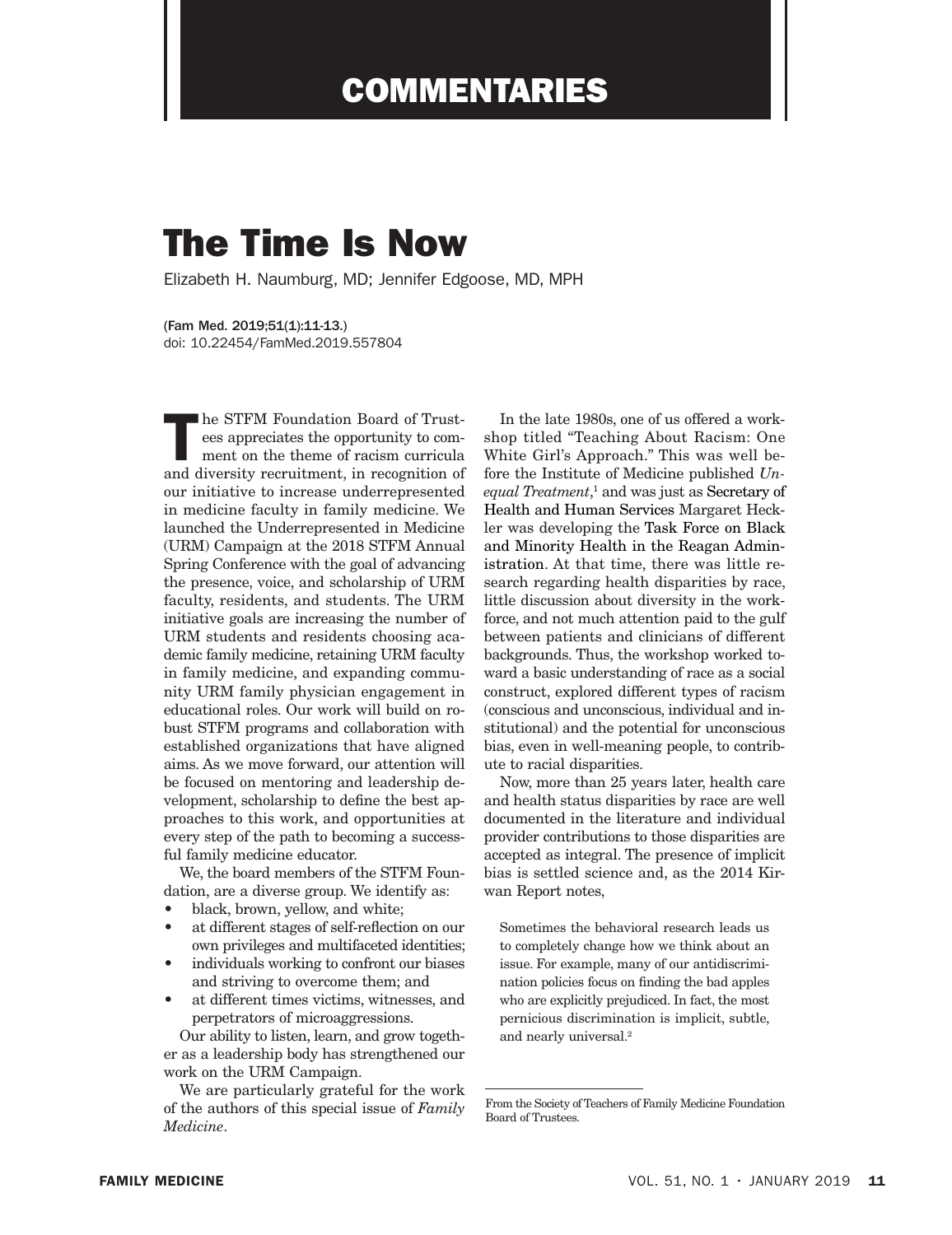As we move forward together to address inequities in health care delivery, health professional training, and our daily interactions, our focus must continue to be on the intrapersonal level, reaching into our own unconscious and mindfully monitoring our behaviors. Over time, creating habits based in debiasing strategies can change one level of racism that Camara Jones, MD, PhD, describes as "personally mediated" racism.<sup>3</sup>

Nonetheless, the shackles of racism exist not only at the individual level. The United States has a deep structural burden of division by race, exacerbated by the involvement of class, geography, education, and other social determinants, that ultimately leads to the disparate access to becoming a family physician. We aspire to increased diversity as a key strategy to improve the health of our country. The STFM presidents in 2016 and 2017 have each written columns on the subject.4,5 *Family Medicine* has published more articles on racism in the last 3 years, but one must go back as far as June 2001 for another concentrated production. That issue includes still-relevant articles on the use of race in the clinical presentation,<sup>6</sup> the relative lack of success of women and URM faculty in academic family medicine,<sup>7</sup> racism in the examination room,<sup>8</sup> and Former President Denise Rodgers, MD's, column "Celebrating Diversity/Eliminating Disparities."9

In this special issue, we see evidence of both the progress made and the intransigent nature of racism. Two honest  $\text{essays}^{10,11}$  illuminate the realities of living in a racist society and the continuum of microaggressions to overt discrimination levelled from patients. These occurrences have not changed, and the question of how to continue to combat racism at every level remains the challenge. How does an individual consistently demonstrate the courage and commitment to walk into a room, never knowing what response will meet them? How does one show compassion and curiosity in the face of hate? Racism curricula need a very specific module to address this. Curricula alone, however, are far from enough. Additionally, institutional policies must demonstrate unequivocal support for the learner and clinician as well as every member of the health care team, as none are immune. These policies should offer a specific, actionable guide for working through complex, multilayered interactions.

In that spirit, we encourage you to look back and read two essays from recent issues of *Family Medicine*, "Meeting Jim Crow,"12 and "An Unforgettable Case."13

Fortunately, there is cause for optimism. Two articles<sup>14,15</sup> in this issue demonstrate the benefit of simple, intentional efforts to increase diversity at two residency programs. These efforts are a call to all of us to look carefully at our residency recruitment and selection procedures. Application and selection processes are frequently at risk for structural and intrapersonal bias.16 As many programs are experiencing a deluge of applications, it can be tempting to use exclusionary guidelines that look at quantifiable attributes (USMLE scores, honor society membership, etc). Nevertheless, most of these single markers of student success are encumbered by structural forms of racism.17 Standardized tests, subjective grading, and the variable quality of student advising and mentoring can all contribute to differential access. Then also discrimination in the selection process can be compounded by interviews that are uninformed about the risk of implicit bias.18 It is encouraging to note that by bringing an antiracism awareness to every step, both programs were quickly able to change their resident composition regarding race. While we may eventually face the competition for a limited pool of applicants of color, we must consider opportunities to address this at every step of the path.

Racism curricula have forged ahead in this area. In this issue, an innovative multidepartmental educational series is described that uses an antioppression framework to empower health care workers to function as allies in addressing bias.19 Inventive features of this program include supporting participants from knowledge development and introspection, to skills building. In addition, the program was delivered to multiple professionals, including physicians, nurses, midwives, researchers, and administrative staff. Results show the positive response of increased confidence in addressing bias in health care. As a community of educators, we are moving from discussions about cultural humility to the skills necessary to address behaviors grounded in unconscious bias. Similar training will be invaluable for academic health centers seeking to address diversity and inclusion. Earlier this year, Tanya White-Davis, PsyD, et al reported in *Family Medicine*